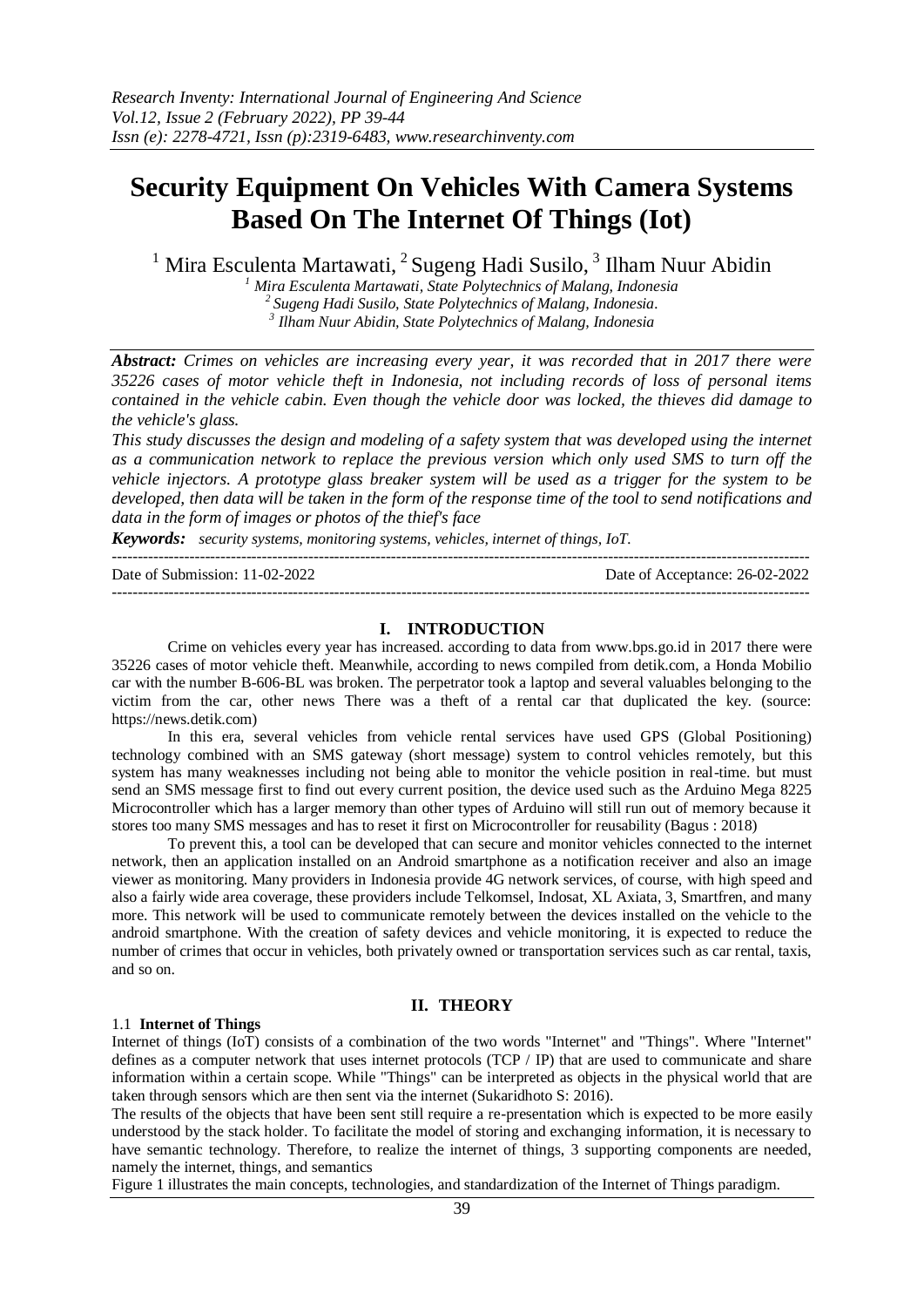

## **Figure 1 Paradigm "Internet of Things"**

Another similar meaning, Internet of Things (IoT) is a concept/scenario where an object can transfer data over a network without requiring human-to-human or human-to-computer interaction.

"A Things" in the Internet of Things can be defined as a subject such as a person with an implanted heart monitor, a farm animal with a biochip transponder, a car that has built-in sensors to alert the driver when tire pressure is low. By far, IoT is most closely related to machine-to-machine (M2M) communications in manufacturing and electricity, oil, and gas. Products built with M2M communication capabilities are often referred to as intelligent or "smart" systems. (example: smart label, smart meter, smart grid sensor). Although this concept was less popular until 1999, IoT has been in development for decades. The first Internet tool, for example, was the Coke machine at Carnegie Melon University in the early 1980s. Programmers can connect to machines via the Internet, check the machine's status, and determine whether or not a cold drink is waiting for them, without having to go to the machine.

#### 1.2 **4G Network**

4G is an abbreviation of the term in English: fourth-generation technology. The term is generally used to refer to the fourth-generation standard of cellular telephone technology. 4G is the development of 3G and 2G technology. The 4G system provides an ultra-wideband network for various electronic equipment, such as smartphones and laptops using a USB modem. There are two candidate standards for 4G commercialized in the world, namely the WiMAX standard (South Korea since 2006) and the Long Term Evolution (LTE) standard (Sweden since 2009). In Indonesia, WiMAX was first launched by PT. first media with the trademark Sitra WiMAX in June 2010. Then the LTE technology was first launched by PT. Internux with trademark Bolt Super 4G LTE since November 14, 2013.

The 4G system provides a comprehensive IP solution where voice, data, and multimedia flows can reach users anytime and anywhere, at higher data rates than previous generations. However, some opinions are aimed at 4G, namely: 4G will be a fully integrated IP-based system. This will be achieved once wired and wireless technologies are convertible and capable of delivering speeds of 100Mb/s and 1Gb/s both indoors and outdoors with premium quality and high security. 4G will offer all kinds of services at affordable prices. Each 4G handset will immediately have an IP v6 number equipped with the ability to interact with Internet telephony based on Session Initiation Protocol (SIP). All types of radio transmissions such as GSM, TDMA, EDGE, CDMA 2G, 2.5G will be able to be used and can integrate easily with radios that are operated without a license such as IEEE 802.11 in the 2.4 GHz & 5-5.8Ghz frequency, Bluetooth and cellular. Integration of voice and data in the same channel. Integration of SIP-enabled voice and data applications

## 1.3 **Camera Serial VC0706**

Camera Serial VC0706 is a serial camera module produced by Adafruit which is used to capture images (snapshots) made for monitoring purposes.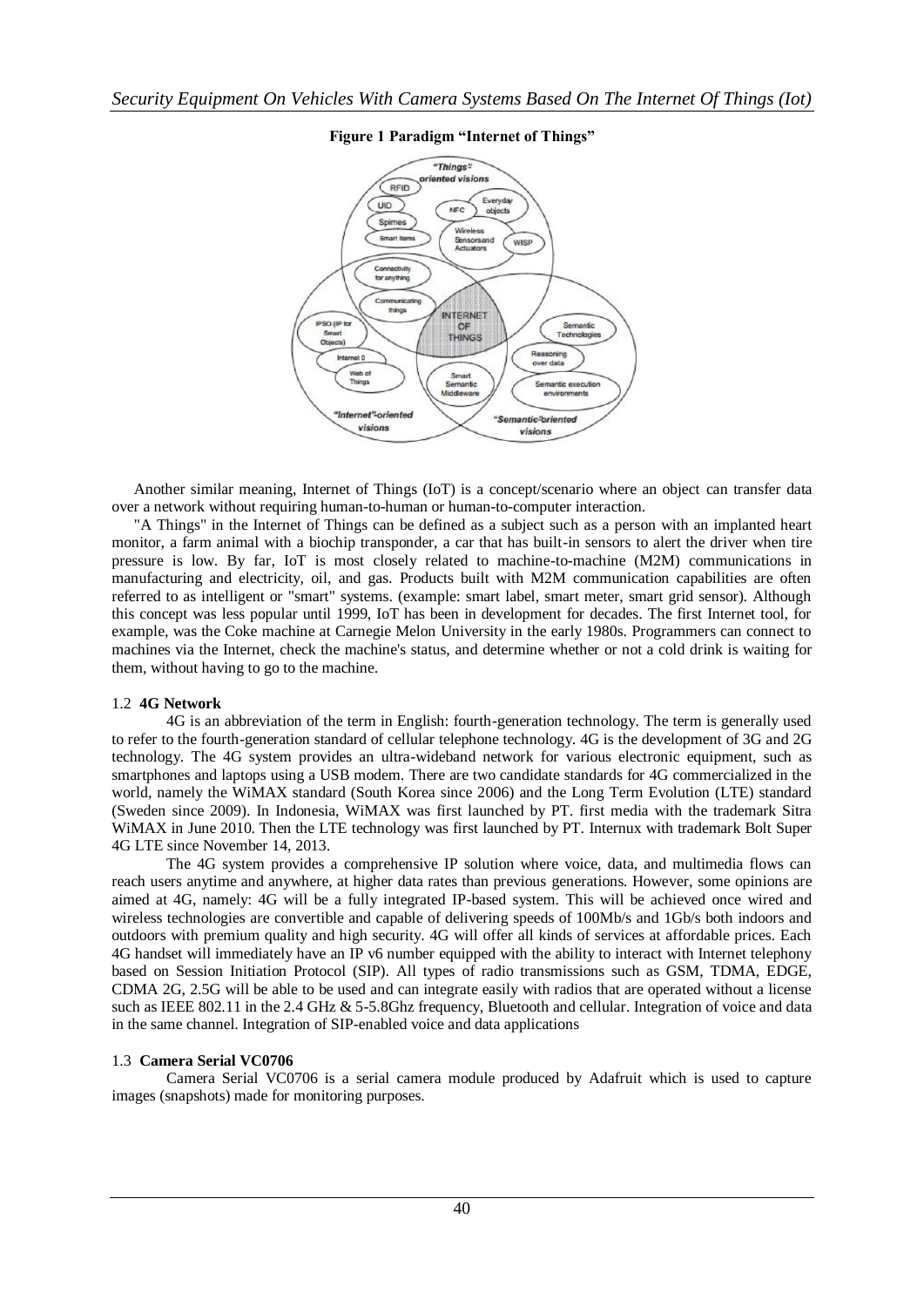*Security Equipment On Vehicles With Camera Systems Based On The Internet Of Things (Iot)*

## **Figure 2 Camera Serial VC0706**



The resulting resolution is up to 640x480 pixels with the following specifications:

- Image sensor: CMOS  $1/4$  inch
- CMOS Pixels: 0.3M
- Pixel size: 5.6um\*5.6um
- Output format: Standard JPEG/M-JPEG
- White balance: Automatic
- Exposure: Automatic
- Gain: Automatic
- SNR: 45DB
- Dynamic Range: 60DB
- Max analog gain: 16DB
- Frame speed: 640\*480 30fps
- Scan mode: Progressive scan
- Viewing angle: 60 degrees
- Monitoring distance: 10 meters, maximum 15meters (adjustable)
- Image size: VGA (640\*480), QVGA (320\*240), QQVGA (160\*120)
- Baud rate: Default 38400
- Current draw: 75mA
- Operating voltage: +5V
- Communication: 3.3V TTL (Three wire TX, RX, GND)

## **III. RESULTS AND DISCUSSIONS**

## **3.1. Tool Design**

Tool design for vehicle safety and monitoring systems by combining two components, namely a camera as a monitoring system with ignition control automation as a vehicle safety system, as well as making a glass prototype as a replacement for the original vehicle glass which includes the preparation of tools and materials, glass breaker prototype design, circuit design, android application interface design, network installation. Furthermore, it will be tested by taking time for response data to determine the quality of the tools that have been made, then conclusions will be drawn from the tools that have been made.

## **3.2. Glass Breaker Prototype Design**

The purpose of making a prototype is as a replacement for vehicle glass which is to simulate glass breaking on a vehicle, the prototype is made of clear acrylic with sizes of 5 mm and 2 mm as the main material. This design is programmed through the SketchUp application. Generates 2D JPEG images as follows. a. Front View Design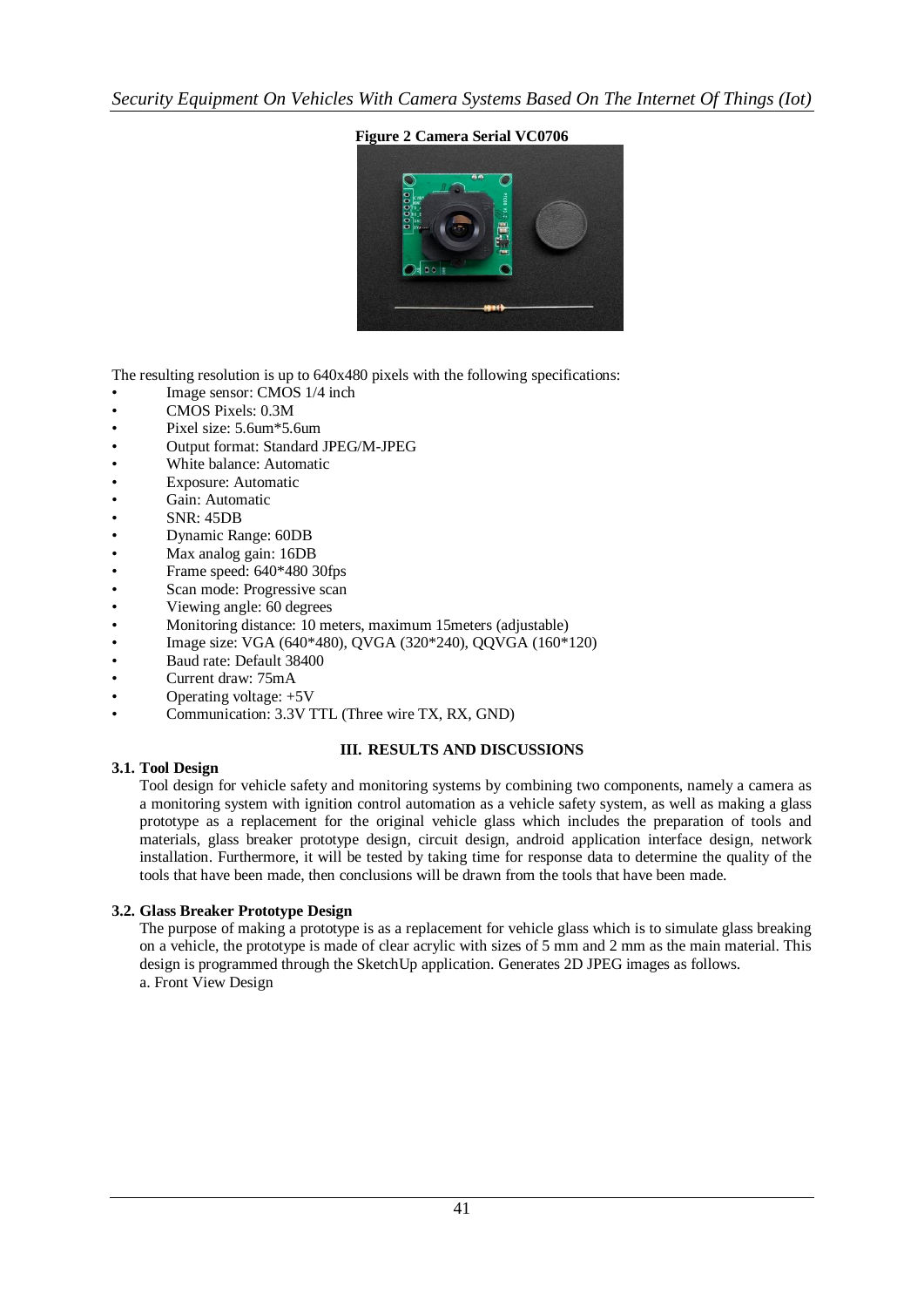

# b. Back View Design





From the design that has been designed, it is expected to be able to replace vehicle glass that will be broken, as well as a trigger for vehicle safety and monitoring system tools

## **3.3. Circuit Design**

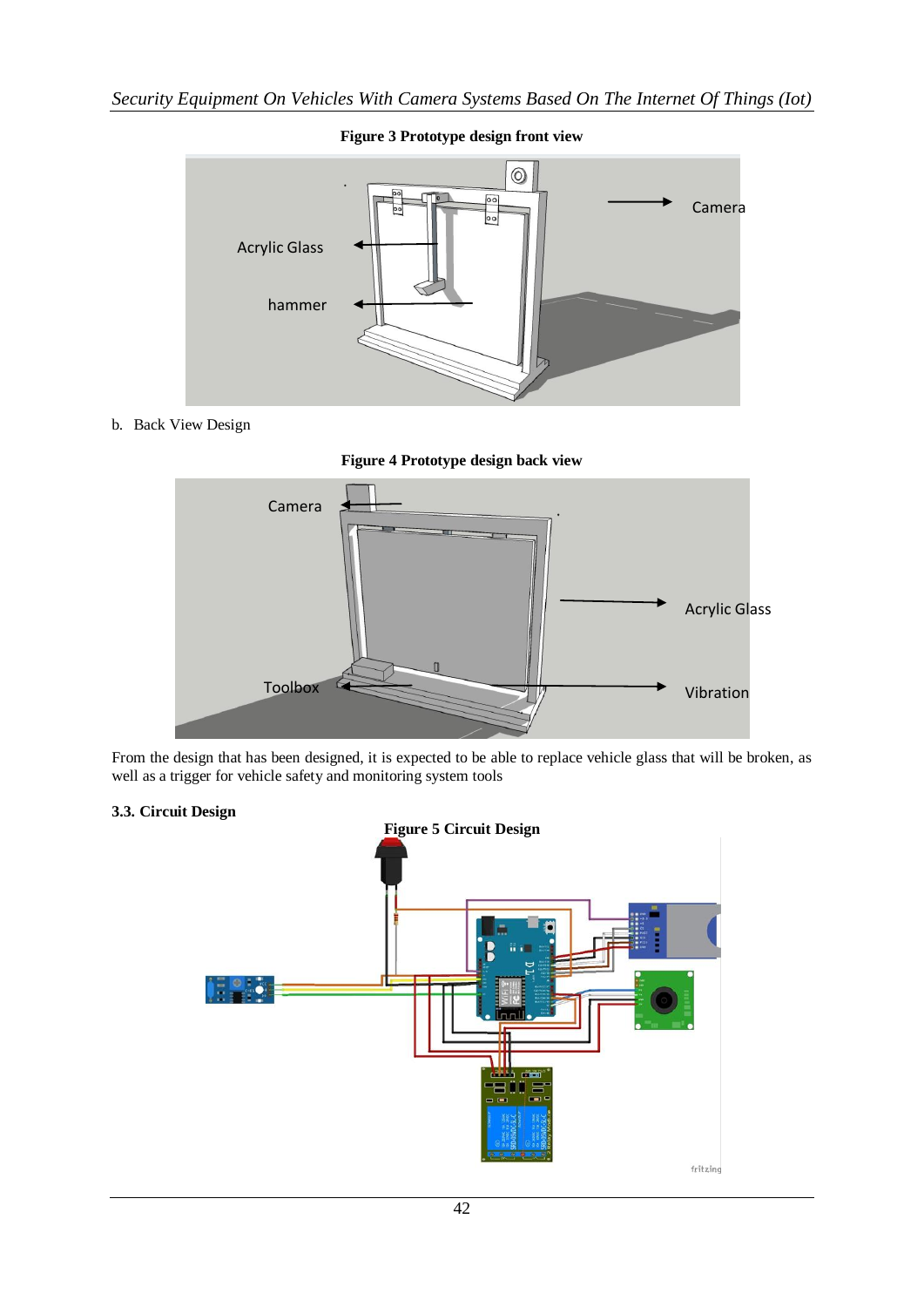This design is made using the fritzing application, based on the block diagram that has been made so that there are no errors when the program is planted, while the pin installation circuit is described in the table below

| <b>PIN Mode</b>       |                 |
|-----------------------|-----------------|
| <b>Relay</b>          | <b>Wemos D1</b> |
| INV <sub>1</sub>      | D <sub>5</sub>  |
| INV <sub>2</sub>      | D4              |
| Camera                | <b>Wemos D1</b> |
| RX                    | D <sub>3</sub>  |
| <b>TX</b>             | D2              |
| <b>Sensor Getar</b>   | <b>Wemos D1</b> |
| D <sub>0</sub>        | A <sub>0</sub>  |
| <b>SD CARD Module</b> | <b>Wemos D1</b> |
| Miso                  | Mosi            |
| Mosi                  | Miso            |
| Sck                   | Sck             |
| Cs                    | D <sub>10</sub> |
| $+3.3$                | 3.3V            |
| <b>PIN General</b>    |                 |
| Vcc                   | 5V              |
| Gnd                   | Gnd             |

## **Table 1 Pin Mode**

## **3.4. Android Application Design**